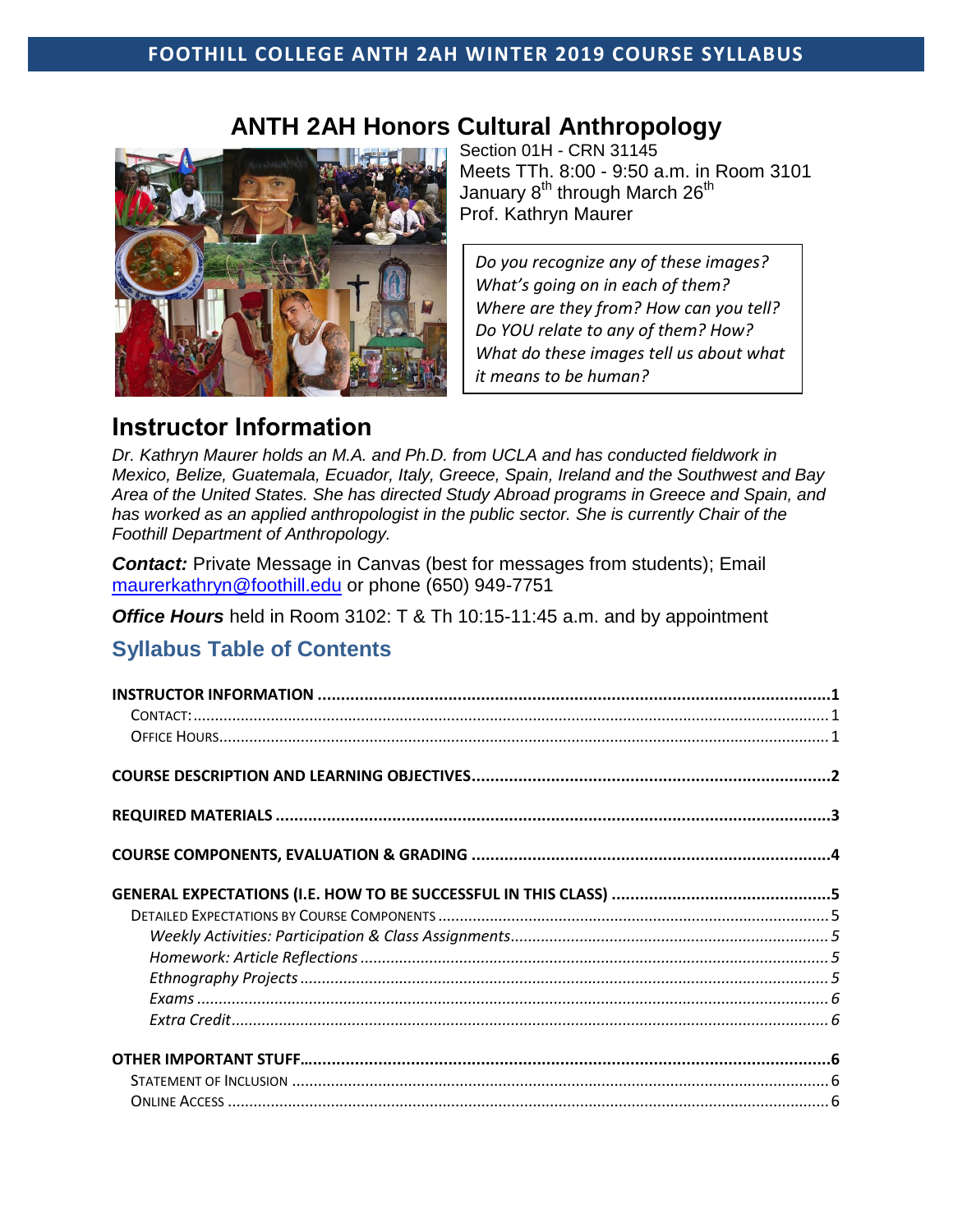|--|--|

# <span id="page-1-0"></span>**Course Description and Learning Objectives**

*We shall not cease from exploration and the end of all our exploring will be to arrive where we started... and know the place for the first time. - T.S. Eliot* 

*We don't see things as they are, we see things as we are. - Anaïs Nin*

*The purpose of anthropology is to make the world safe for human differences. - Ruth Benedict*

This course is an introduction to the basic principles of cultural anthropology, one of the four fields of the broader discipline of anthropology. Literally meaning "the study of humankind," anthropology sits on the boundaries between the natural sciences, social sciences and even the humanities, and ponders basic questions about what it means to be human.

Cultural anthropology focuses on the diverse ways people around the world and through time have interacted with their environments, communicated with each other, organized their social lives, made sense of their world, and responded to emerging conflicts and challenges. In this class you will be introduced to the study of culture, and the importance of cultural awareness in our globally-interconnected lives.

Specifically, you will learn concepts, theories, and methods used in the comparative study of sociocultural systems. Topics will include a cross-cultural exploration of language and communication; social, political and economic organization; marriage and kinship; religion; gender; ethnicity and race; social inequality; culture change; and the effects of colonialism and globalization. You will learn how anthropologists study and write about cultures around the world, including an exploration of the inherent power dynamics and politics involved in ethnographic fieldwork and writing. We'll look at how anthropological inquiry contributes to a deep understanding of the interconnections and interdependence of culture, society, and individual and group identity. Finally, you will also learn how to put anthropological understandings into practice to become better equipped to respond to cross-cultural encounters in your personal and professional lives.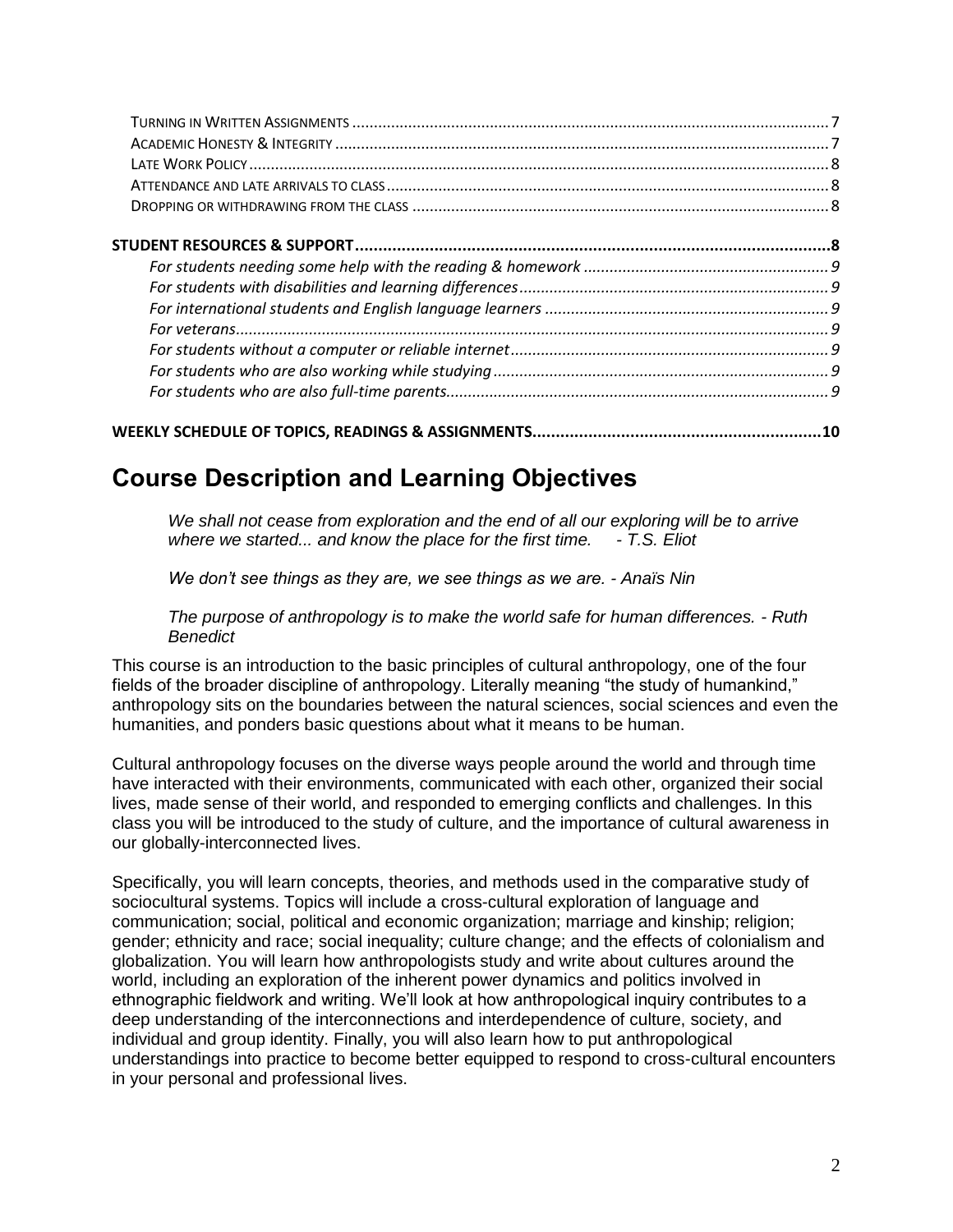**As a participant in the honors course, you will have the unique opportunity to explore these concepts in a seminar-style fashion, and carry out first-hand fieldwork culminating in a final project and presentation.**

Students who successfully complete this course can expect to achieve the following learning outcomes:

#### **Outcome 1 – Tools for Understanding and Appreciating Diversity of Human Behavior**

Students will have tools to better understand and appreciate the diversity of human behavior in small-scale and more complex societies, including their own, through an ability to recognize and articulate the characteristics and elements of culture, and the ways in which anthropologists study and explain the diversity of human behavior around the world.

#### **Outcome 2 – Exposure to Different Cultures and Ways of Being**

Students will expand their awareness of the peoples of the world, and the different ways of living and being in the world, through an exposure to a variety of ethnographic studies and crosscultural explorations.

#### **Outcome 3 – Skills for Solving Conflicts and Social Issues**

Students will have a new set of skills to better understand and address conflicts and social issues by learning to apply anthropological methods and principles, particularly holism, recognizing ethnocentric biases, and practicing cultural relativism, to solve human problems on the local, regional and world scales.

# <span id="page-2-0"></span>**Required Materials**

We will be reading, viewing and discussing a variety of materials throughout the quarter including: a text covering the major concepts; a text providing rich ethnographic data in the form of case studies; other materials and handouts provided to you by the instructor during lectures or on reserve in the Foothill library. You need to have these materials and from the first week to be successful in this class. *Please plan on brining the Brondo reader with you to class daily.* 



Welsch, Robert L. and Luis A. Vivanco. 2018. *Cultural Anthropology: Asking Questions About Humanity***. 2 nd Edition**.

New York: Oxford University Press. ISBN: 9780190679026.



Brondo, Keri Vacanti. 2017. *Cultural Anthropology: Contemporary, Public, and Critical Readings*. New York: Oxford University Press. ISBN: 9780190253547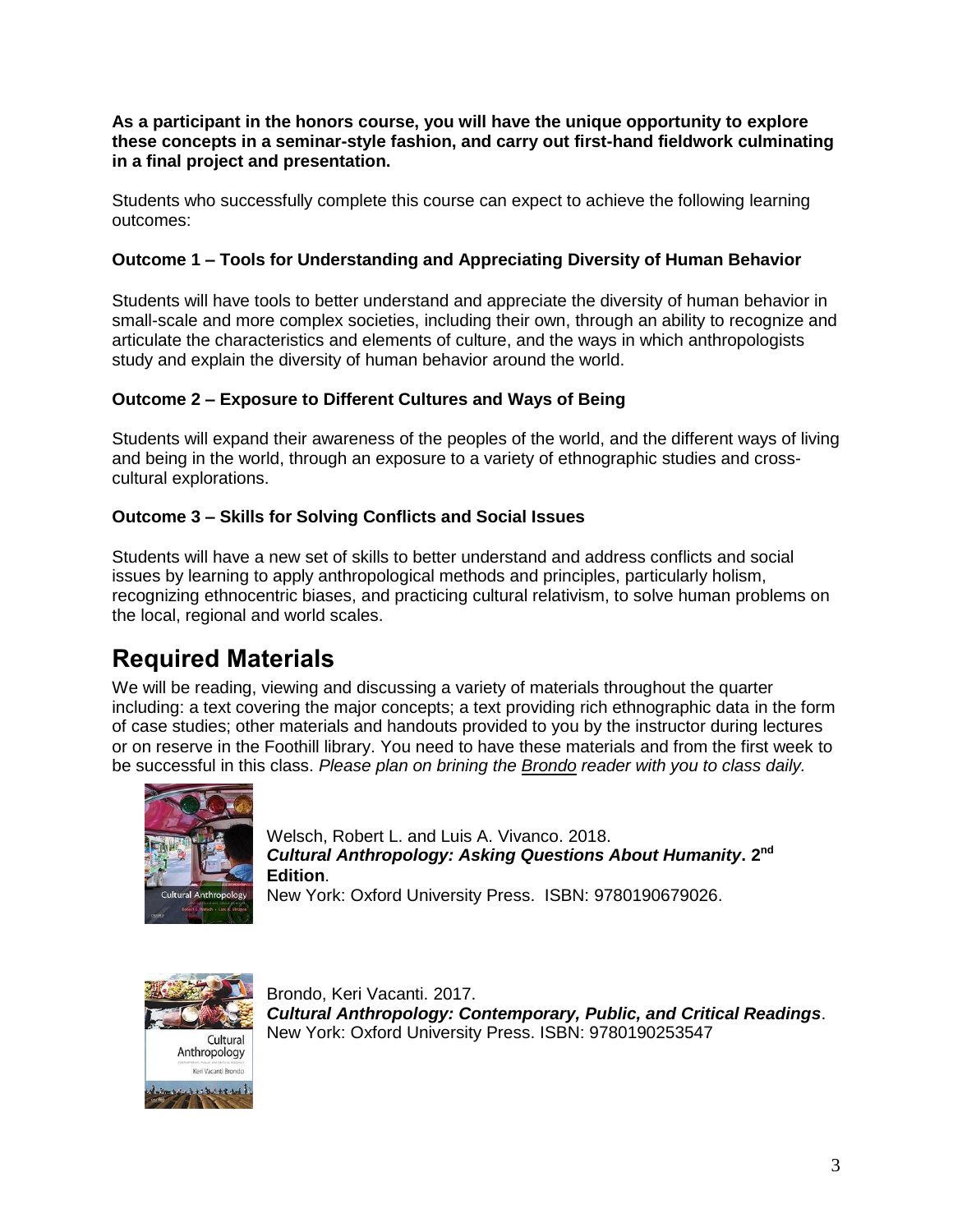

The Foothill Anthropology Department has purchased multiple copies of this book for students to check out from the Foothill Library **FOR FREE for the entire quarter! Be sure to go ASAP to pick yours up!** If you would like to own your copy of the text or you are unable to get to the Foothill library, the text is also available at the [Foothill Bookstore,](http://books.foothill.edu/home.aspx) and from many other 3<sup>rd</sup> party sources. If you

find a copy from another source (friend, other online site, etc.), be sure you are buying the correct editions of these texts.

In addition, you will be expected to access resources I will post in Canvas, our online course management site. You may also be directed to access other required materials on the web (e.g. [YouTube\)](https://www.youtube.com/) and [Foothill Library](https://foothill.edu/library/) resources (e.g. [Foothill Library Databases by Subject](http://libguides.foothill.edu/az.php) and Films [on Demand\)](http://library.foothill.edu:2048/login?url=http://digital.films.com/PortalPlaylists.aspx?aid=17476). These journals and film databases are password protected for currently enrolled students. Check your access by clicking any of the database links, and enter your student id. If you are denied access, please contact a Foothill librarian at 650.949.7611.

I will demonstrate logging into the Canvas site during the first week of class.

# <span id="page-3-0"></span>**Course Components, Evaluation & Grading**

This course consists of a combination of lectures, discussions, films, presentations, readings, individual and group activities & exercises, fieldwork opportunities and exams. Attendance combined with active and quality participation in all course components is essential to achieve the learning objectives and a corresponding high grade. All components complement each other in supporting the course learning objectives (see above under Course Description and Learning Objectives), yet are graded separately. The following two charts explain the percentage of your final grade by course component and the grading scheme for the final letter grade for the course:

| <b>Component</b>                             | <b>Max Points</b> | % of Grade |  |  |  |
|----------------------------------------------|-------------------|------------|--|--|--|
| <b>Weekly Activities = 40%</b>               |                   |            |  |  |  |
| <b>Participation &amp; Class Assignments</b> | 200               | 20%        |  |  |  |
| <b>Article Reflections</b>                   | 200               | 20%        |  |  |  |
| <b>Ethnography Projects = 20%</b>            |                   |            |  |  |  |
| <b>Culture Partners</b>                      | 50                | 5%         |  |  |  |
| <b>Ethnography Project</b>                   | 150               | 15%        |  |  |  |
| Exams = $40\%$                               |                   |            |  |  |  |
| Mid-Term Exam                                | 200               | 20%        |  |  |  |
| <b>Final Exam</b>                            | 200               | 20%        |  |  |  |
| <b>Total All Components</b>                  | 1000              | 100%       |  |  |  |
| <b>Extra Credit</b>                          | 25                | n/a        |  |  |  |

**Table 1: Course Components & Max Point Award**

#### **Table 2: Final Grading Scheme**

| Points          | Grade | <b>Points</b>   | Grade | <b>Points</b>     | Grade         | Points          | Grade |
|-----------------|-------|-----------------|-------|-------------------|---------------|-----------------|-------|
| $99\% +$        | A+    | $87\% - 89.9\%$ | B+    | 77% – 79.9%       | $^{\circ}$ C+ | 63% – 66.9%     | - D   |
| $93\% - 100\%$  |       | $83\% - 86.9\%$ |       | $70\% - 76.9\%$ C |               | $60\% - 62.9\%$ | D-    |
| $90\% - 92.9\%$ | А-    | $80\% - 82.9\%$ | в-    | $67\% - 69.9\%$   | D+            | Below 60%       |       |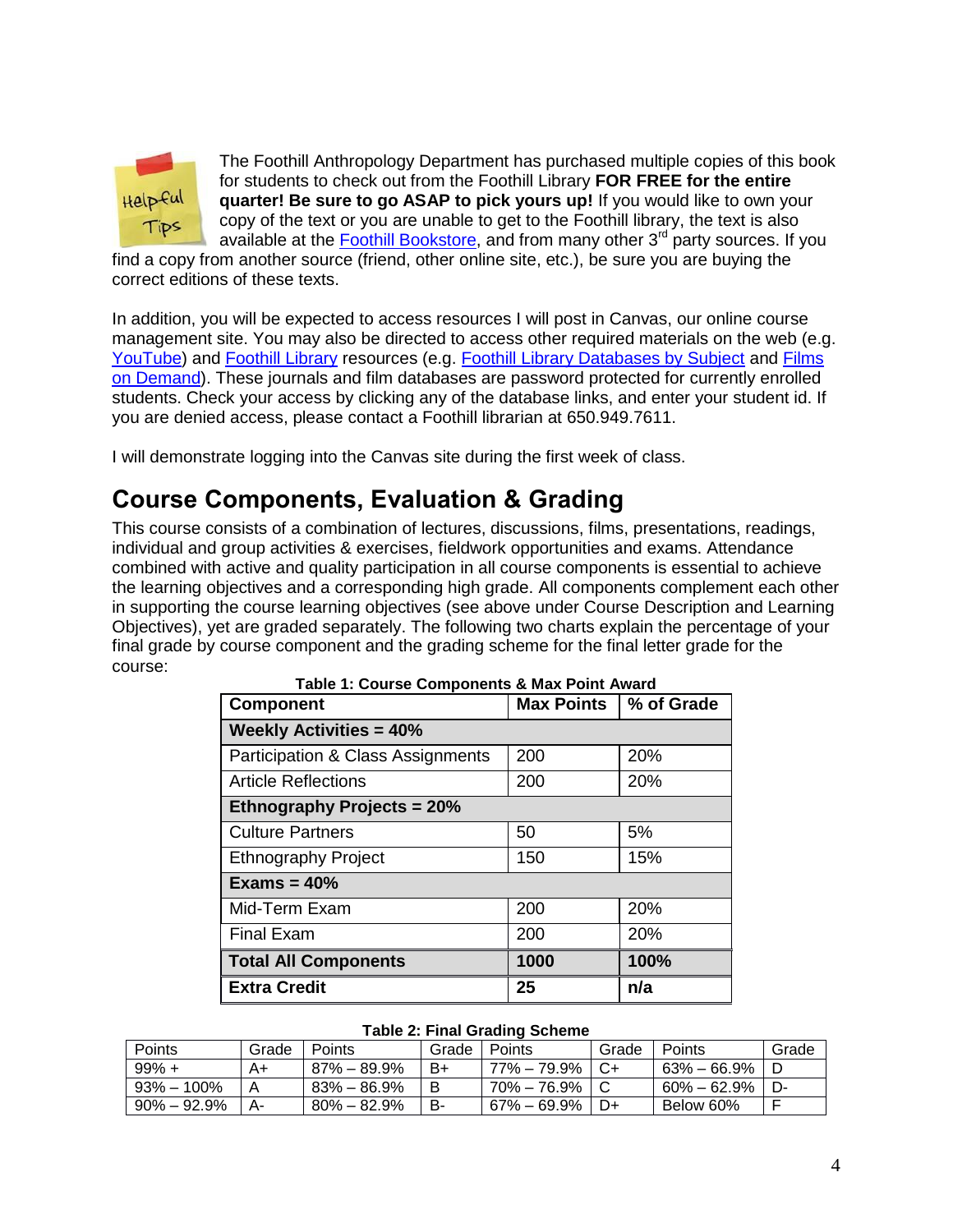# <span id="page-4-0"></span>**General Expectations (i.e. how to be successful in this class)**

I've designed my class to be engaging and demanding, and hopefully also fun and interesting :), and to meet the standards of a 4-unit, UC and CSU-transferrable honors course. During a regular 12-week quarter, a 4-unit class has 4 hours of lecture each week, and roughly another 8 hours of homework (reading, assignments, studying, etc.) each week.

In addition to the time commitment and discipline, here are some other things you can do that will help you do well in my class:

- Approach the class material with an interest in learning and an appreciation for the material. (*A good but respectful sense of humor is a great asset as well*!)
- Complete your assignments on time and fully. Be proud of your work. Be sure to read the detailed expectations below for each course component.
- **Be an advocate for your learning**: get to know your learning needs, request the supports to meet those needs, and always know *why* you received a certain grade especially really good ones!—on an assignment.

## <span id="page-4-1"></span>*Detailed Expectations by Course Components*

## <span id="page-4-2"></span>**Weekly Activities: Participation & Class Assignments**

Anthropology is a subject that is greatly enriched by different—yet informed—perspectives and viewpoints. Students are expected to participate actively and respectfully (see Statement of Inclusion below) in all class discussions and in all exercises and activities in and outside of class. Points are awarded twice during the quarter, based on an evaluation of both engagement (i.e. "being there," on time, both physically and mentally, at the start of class and after each break), as well as the quality of your contribution to the discussion, or completion of the activity. Participation in discussions, including rotating discussion facilitator role assignments, in-class group work, individual in-class writing, take-home handouts, etc., are graded as part of this course component.

## <span id="page-4-3"></span>**Homework: Article Reflections**

You will have graded homework to complete each week in the form of "Article Reflections." These assignments will guide you through the assigned reading, and ask you to reflect on the key concepts raised in the readings (specifically the Brondo articles), as well as apply the concepts to your own experiences. The article reflections are important to complete timely, as they also serve as preparation for in-class discussion and activities. Reflections will be **submitted weekly in Canvas**. One reflection (with the lowest grade) will be dropped.

## <span id="page-4-4"></span>**Ethnography Projects**

Your first ethnography project will be the Culture Partners project. In this project you will be partnered with another student to plan and conduct an ethnographic interview, and submit a write-up of your process and findings. Additional guidelines will be given in class.

You then will have the choice of working individually or in groups of your choice on an ethnography project of your choice. You will learn about and utilize ethnographic fieldwork methods and anthropological concepts to research, document, analyze and write about or visually present the "ethnographic reality" of a specific place, group or community (i.e. a "microculture") you are familiar with, or would like to know more about, AND/OR a specific topic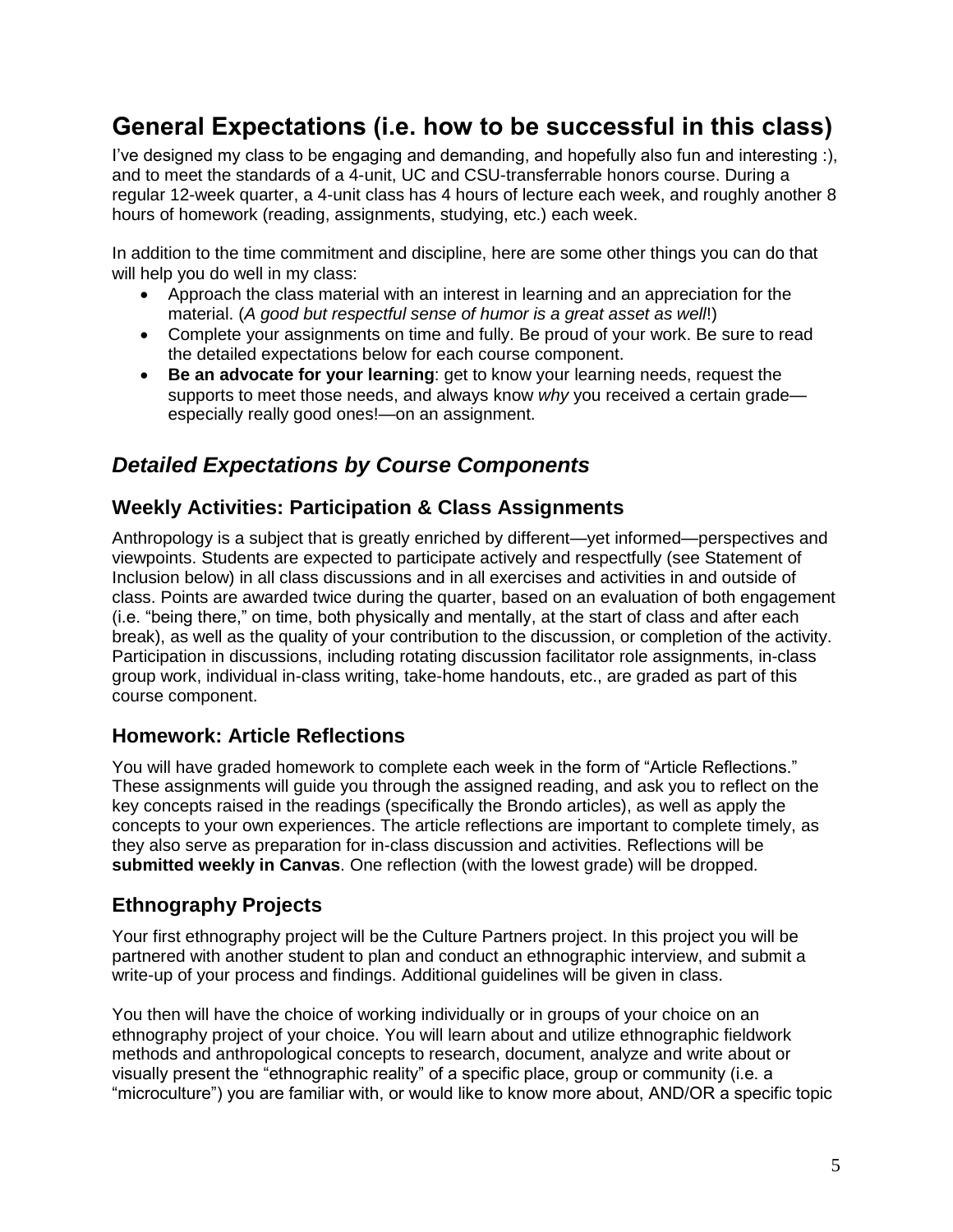or issue affecting this place/group/community. The project will be divided into segments (each graded individually), culminating in a final paper and an oral presentation. Written guidelines and evaluation criteria will be presented in class.

## <span id="page-5-0"></span>**Exams**

There will be an in-class mid-term and cumulative final exam, with a combination of question types such as multiple choice, T/F, short-answer and essay. See the lecture schedule for exam dates & times. Make-up exams for the mid-term will be given at the discretion of the instructor, only in the case of severe illness, accident or other monumental life events (proof will be required). The make-up exam will be in a different format, and must be taken within 1 week of the test date. No make-ups are allowed for final exams.

## <span id="page-5-1"></span>**Extra Credit**

There are multiple opportunities for extra credit. You may read and reflect in writing on any additional articles in the Brondo text which are not part of the required reading of the course. These reflections need to be shared to the Canvas site in a designated Extra Credit Discussions Forum. Each write-up or reflection will be awarded a maximum of 10 points, with a maximum of 25 extra credit points total for the quarter. Only one extra credit assignment per week may be submitted and the last day to turn in extra credit is the day before the final exam. In addition there may be other extra credit opportunities presented in class during the quarter (specific assignments and point awards will be indicated with each opportunity).

# <span id="page-5-2"></span>**Other Important Stuff…**

## <span id="page-5-3"></span>*Statement of Inclusion*

We will have many small group and all class discussions during the quarter about a range of topics many students will connect to on a deeply personal level (e.g. religion, politics, gender, race and ethnicity). Given the highly sensitive, personal, profound and often conflictive nature of these subjects for many individuals around the world, and in this class, it is imperative that we come to the subject with an open-mind, a spirit of respect, and a desire to analyze and comprehend all viewpoints as forms of social and cultural expression without judgment or derogatory language. I commit to doing everything in my power to create a safe and comfortable learning environment for everyone in the class, and I require you to do the same. I will enforce a strict line between expression of personal opinion and belief (very welcome in class) and expressions of prejudice (e.g. racism, sexism, religious intolerance, homophobia, transphobia) in your language or non-verbal behavior (not welcome in class). If at any time you are concerned about the classroom environment, please see me right away.

## <span id="page-5-4"></span>*Online Access*

Although this is a face-to-face class, you still *must* have access to a reliable computer and consistent access to the Internet to download and submit assignments, and to access some course materials (I'm really trying cut down on all those photocopies and save some trees, folks!). If you do not have a computer or reliable internet, there are many computers accessible to students on campus. Check the Computer Labs tab on the [Online Learning Student](https://www.foothill.edu/onlinelearning/studentresources.php)  [Resources webpage.](https://www.foothill.edu/onlinelearning/studentresources.php) You also must have an email account and check it regularly, at least 3-4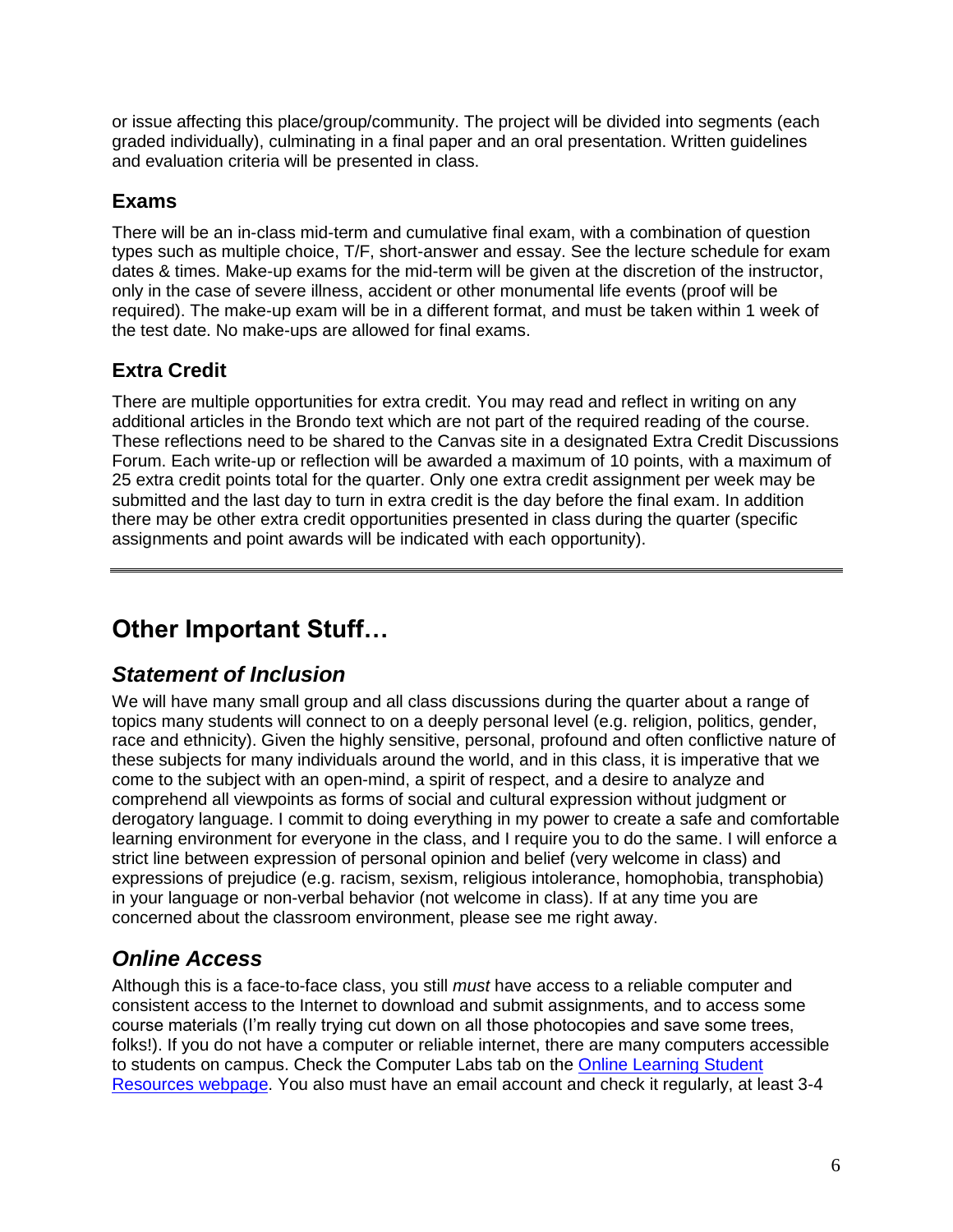times a week. Announcements will be delivered via email through [My Portal](https://myportal.fhda.edu/cp/home/displaylogin) or via the Canvas site so be sure to maintain current your email account in [My Portal.](https://ssoshib.fhda.edu/idp/profile/cas/login?execution=e1s1)

If you are concerned about success in this class due to challenges with the online assignments, please see below under "Technological Barriers" and visit me during Office Hours during the first week of class.

## <span id="page-6-0"></span>*Turning in Written Assignments*

All work completed at home should be typed, double-spaced and be in a standard 10-12 point font. Type your name, class title, assignment title and date in the upper right-hand corner of your assignments. Please use Spell Check and proofread your work before submitting it. Be sure to cite other sources used, including quotes from the readings. Please see below under Academic Integrity for additional comments related to written work.

**Each assignment will direct you how to submit it (Canvas site or hard copy in class).** No work will be accepted via email or private message unless you have received prior approval from the instructor. When submitting an assignment in Canvas, please submit your assignment as a file upload with one of the following file extension types: .doc, .docx, or .pdf. **Please do not submit a** *.pages* **document** (it doesn't interface well with Canvas). If I cannot open the attachment, your assignment will not be counted as turned in.

## <span id="page-6-1"></span>*Academic Honesty & Integrity*

As a Foothill instructor, I am committed to working very hard to provide you with an opportunity for a quality education. I expect that you will also work hard (see above notes on the time committed expected from you for this class), and adhere to [Foothill's Academic Integrity policy.](http://www.foothill.edu/services/documents/Z-Card.pdf)

Academic dishonesty will result in 0 points awarded for the specific assignment or exam, and will also result in being reported to the administration. Some examples of academic dishonesty are:

#### **Cheating**

- Copying, in part or in whole, from someone else's test;
- Sharing copies of quizzes or exams, or questions from those quizzes and exams, with other students who have not yet taken the test;
- Submitting work presented by you or anyone else previously in another course;
- Using or consulting during an examination materials or devices not authorized by the instructor;

#### **Plagiarism**

- Incorporating the ideas, words, sentences, paragraphs, or parts of another person's writings, without giving appropriate credit, and representing the product as your own;
- Submitting a paper purchased from a research or term paper service, including the Internet;
- Undocumented Web source usage.

"Mr. Osborne, may I be excused? My brain is full."

## **Please note that I randomly run student papers through [Turnitin](http://turnitin.com/en_us/home) to check for plagiarism.**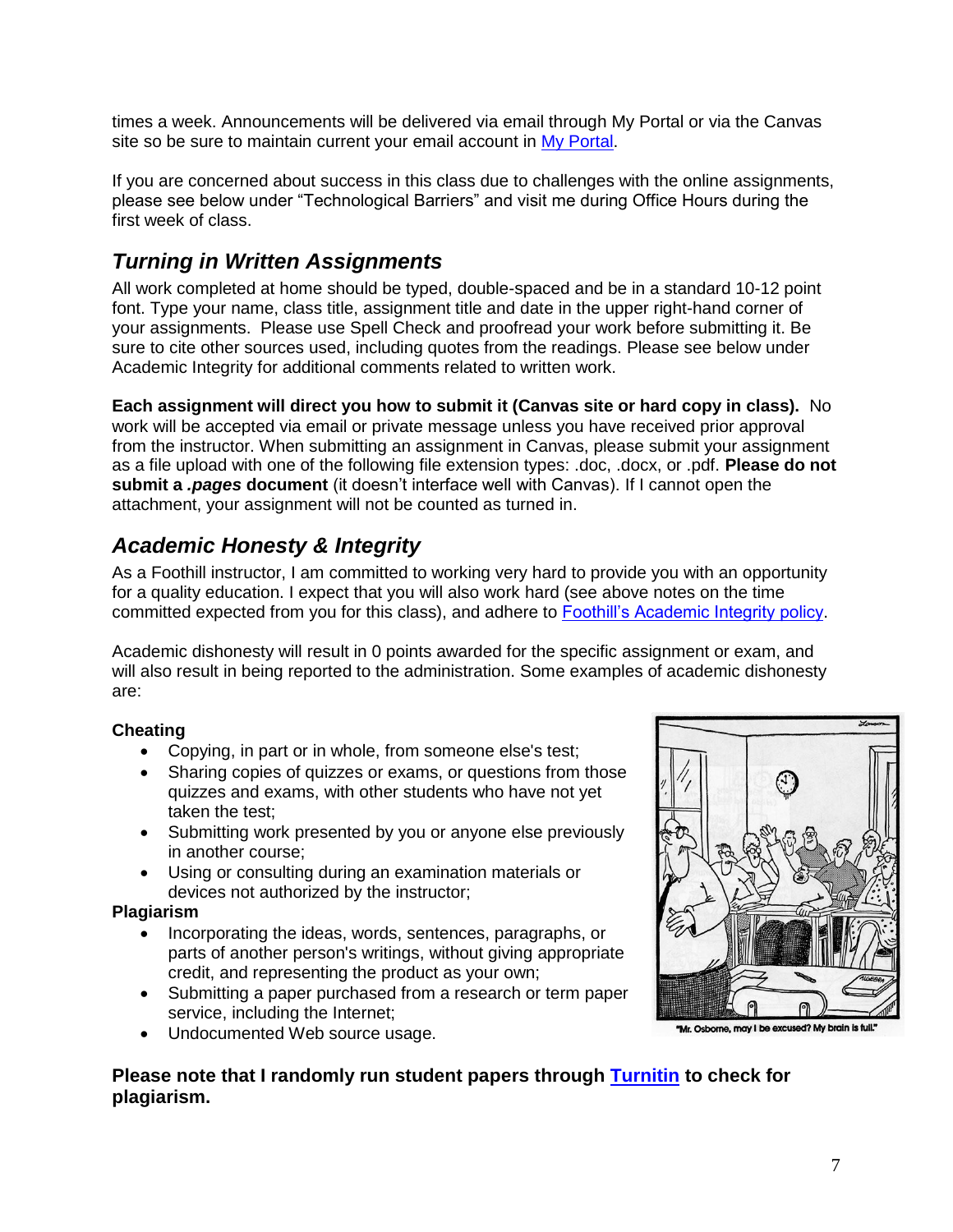## <span id="page-7-0"></span>*Late Work Policy*

All homework is due by the beginning of class on the specified due date, and is considered late any time after that. Late homework will be allowed for a **maximum of 9 days past the due date**, but will be **marked down 10% of the maximum grade** for every calendar day the assignment is past due. No work will be accepted after the start of the final exam.

## <span id="page-7-1"></span>*Attendance and late arrivals to class*

Foothill College has general attendance requirements for all classes, which you must meet in order to stay enrolled in the course. Students who do not attend the first class day may be dropped, and students who do not attend for two weeks at any time during the quarter may be dropped. Attending regularly is key to your success in this course. If you are ill or cannot attend for any reason, you are responsible for:

- Ensuring all work due that day is submitted timely.
- Getting class notes, handouts and/or new readings or assignments from another student (*not the instructor*).
- (Day of an exam or presentation only) Contacting me at the earliest opportunity to notify me of an illness or monumental barrier (*not due to poor planning on your part*) that will keep you from attending. I might require written verification to excuse the absence and allow you to make up the missed assignment.

**\*Important note about arriving late to class:** Roll is often taken right at the beginning of class and/or right after the break. If you miss roll, it is your responsibility to do the following *after class or at a break*:

- 1. Notify the instructor that you were present in class (to avoid being marked absent).
- 2. Get important announcements from a fellow student (**not the instructor**), that are usually given at the beginning of class or after a break.
- 3. Pick up handouts that are passed out at the beginning of class or after a break.

## <span id="page-7-2"></span>*Dropping or withdrawing from the class*

I am committed to providing support to all students to help them be successful in my class (see all other areas of this syllabus), but I do understand that sometimes it is in the best interest of the student to drop or withdraw from the class if it is not going well. It is your responsibility to manage your enrollment, and all students enrolled in the class after the final day to withdraw will receive a letter grade.

#### **Winter 2019** deadlines:

- January 20<sup>th</sup> last day to drop a class without a grade
- March  $1<sup>st</sup>$  last day to drop a class (with a "W" for "withdrawal" grade)

# <span id="page-7-3"></span>**Student Resources & Support**

Foothill College is a campus committed to student equity. Students with particular needs or barriers to learning are encouraged to seek out all the available support on campus. I also encourage you to contact me early in the quarter, so we can decide together how I can best support you to be successful in this class. Finally, I encourage all of you to take full advantage of our excellent Counseling Services at Foothill – Academic, Career and Personal Counseling. Check out the [Counseling website](https://foothill.edu/counseling/) for services and how to make an appointment.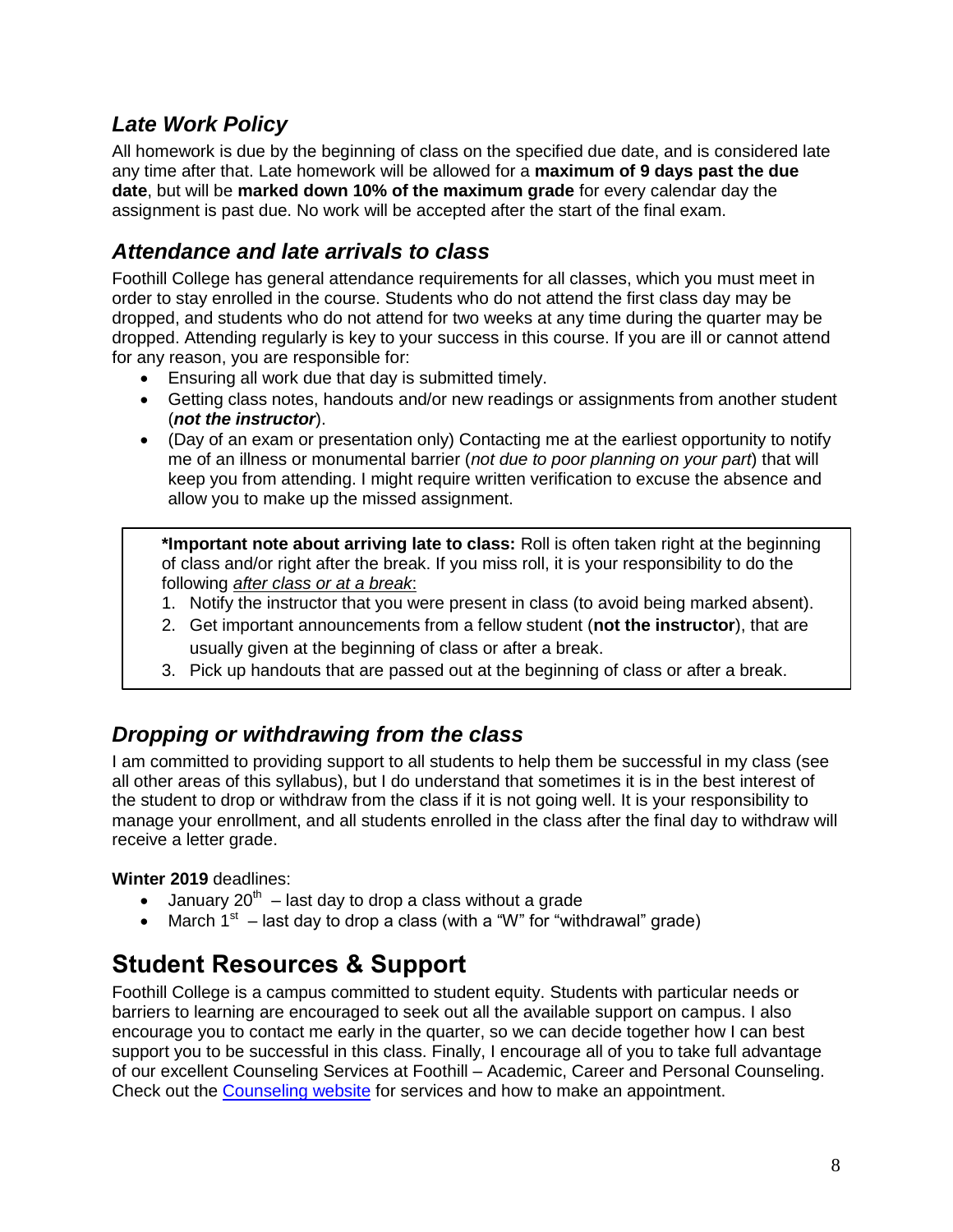### <span id="page-8-0"></span>**For students needing some help with the reading & homework**

The [Teaching & Learning Center](http://www.foothill.edu/tlc/) is one of the most amazing resources Foothill has to offer! You can schedule one-on-one tutoring sessions with Foothill *faculty*! They can help you learn to read your textbook more efficiently, and they can help you understand your assignments. You can also use their computer lab to get work done in a quiet environment. Go there and check it out! And…of course don't forget about my office hours!

## <span id="page-8-1"></span>**For students with disabilities and learning differences**

To obtain disability related accommodations, students must contact [Disability Resource Center](https://foothill.edu/drc/index.html)  [\(DRC\)](https://foothill.edu/drc/index.html) as early as possible in the quarter. To contact DRC, you may:

 Visit DRC in Room 5400 Email DRC at drc@foothill.edu Call DRC at 650.949.7017 to make an appointment

If you already have an accommodation notification from DRC, please contact me privately to discuss your needs.

#### <span id="page-8-2"></span>**For international students and English language learners**

Please let me know if you have language barriers that may affect your participation and performance. I will work with you to develop strategies to keep up with the reading and assignments. Also be sure to visit the [International Student Office](http://www.foothill.edu/international/curr_main.php) in Room 1933 to see what services are available to you.

#### <span id="page-8-3"></span>**For veterans**

Please visit the [Veterans Resource Center](http://www.foothill.edu/vet/) (VRC) in Room 5403 to find out all the support available to you, including specialized financial aid, and many other student support services to address your unique challenges. I also welcome you to my office so I can best understand your needs to be successful in the classroom.

#### <span id="page-8-4"></span>**For students without a computer or reliable internet**

Some students may not have easy or frequent access to a reliable computer or an internet connection. Other students may not have ever had experience with a computer or online assignments. I do NOT want this to be a barrier to doing well in my class, and I want to support you in addressing this important barrier to your overall success in school. Please see me if this is your situation.

#### <span id="page-8-5"></span>**For students who are also working while studying**

There are many opportunities for financial aid and scholarships which may allow you to reduce your work hours and give you more time to study. Be sure to attend financial aid workshops, talk to a counselor and always be looking for new opportunities. To find out more go to the main [Financial Aid Office.](https://foothill.edu/financialaid/) Please see a Counselor for assistance in helping you determine an appropriate course load for your circumstances.

#### <span id="page-8-6"></span>**For students who are also full-time parents**

As a mom myself, I definitely recognize the unique challenges of taking care of your family while advancing your studies. Please see me if this is your situation, and you anticipate needing some adjustments to due dates.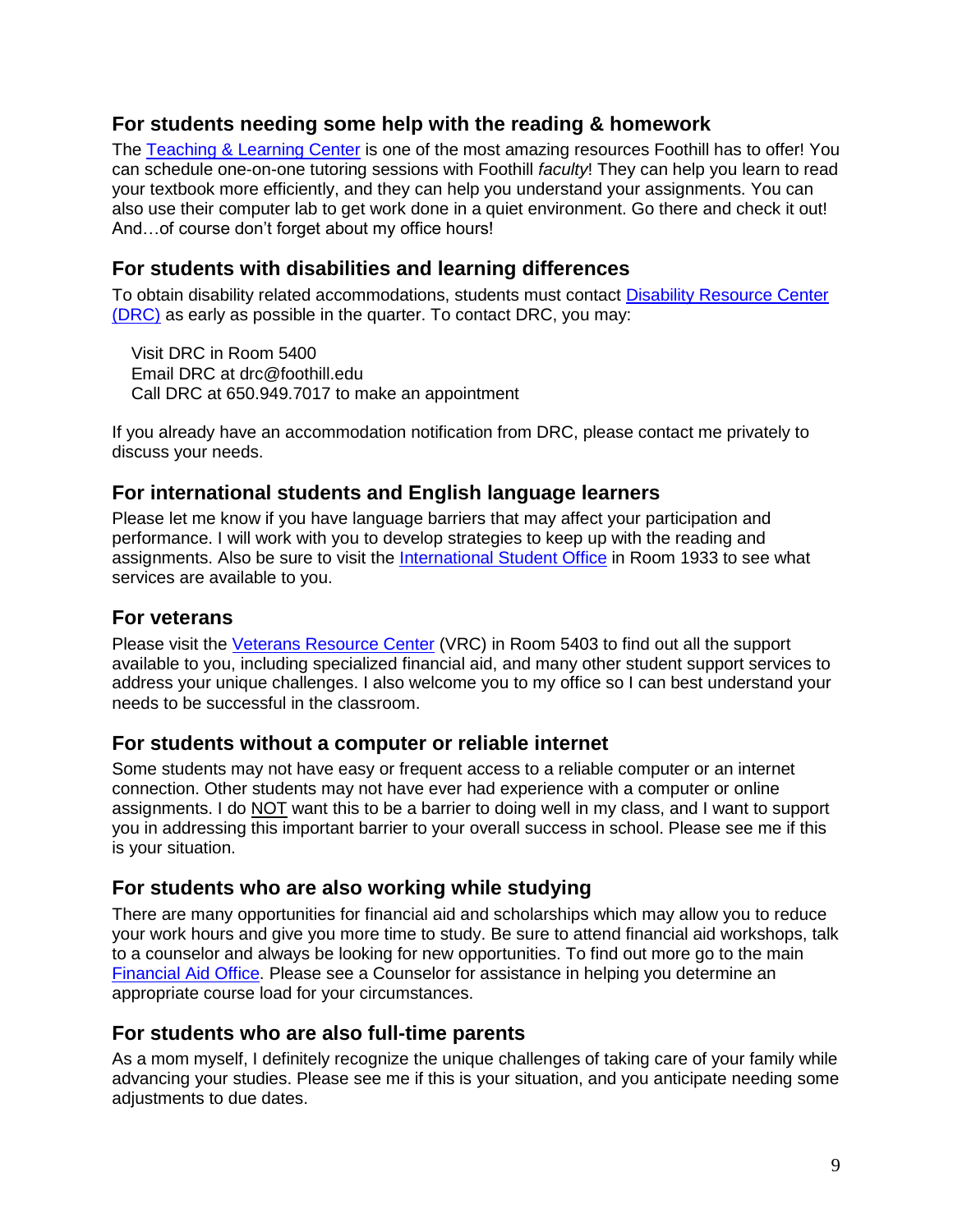# <span id="page-9-0"></span>**Weekly Schedule of Topics, Readings & Assignments**

A couple of important notes about the schedule and assigned readings:

- **This schedule, including required readings and assignments due, will likely change (a little) during the course. Please be sure you are checking** *weekly* **the most up-to-date schedule, found in the online syllabus in Canvas.**
- The readings for a specific date and topic should be completed *in advance* of that week, unless otherwise specified.
- Please bring your Brondo reader to class. We may not use it every day, but I often plan class activities that rely on it. Thanks!

| <b>Due/Events</b><br>(have done before class)                                              |  |  |  |  |  |
|--------------------------------------------------------------------------------------------|--|--|--|--|--|
|                                                                                            |  |  |  |  |  |
| Week 1 - Welcome & Introduction to the Course                                              |  |  |  |  |  |
| Tue<br>Welcome, Course<br>Syllabus                                                         |  |  |  |  |  |
| 1/8<br>Overview & Meet Ongka                                                               |  |  |  |  |  |
| Module 1:<br>Key Questions & Concepts #1<br>Ongka Handout<br><b>Thu</b>                    |  |  |  |  |  |
| 1/10<br>Welsch & Vivanco Chapter 1<br>The Essence of<br>Get texts                          |  |  |  |  |  |
| Brondo #7.1: "Eating Christmas in the<br>Anthropology in a Diverse<br><b>Syllabus Quiz</b> |  |  |  |  |  |
| World<br>Kalahari"                                                                         |  |  |  |  |  |
| Week 2 - The Essence of Anth & The Concept of Culture                                      |  |  |  |  |  |
| Tue<br>Brondo #4.2 "Death Without Weeping"<br>Nacirema Handout<br>Module 1 continued       |  |  |  |  |  |
| 1/15<br>Brondo #1.3: "Cultural Relativism and<br>Reflection #1:                            |  |  |  |  |  |
| Universal Human Rights"<br>Essence of Anth<br>Module 2: Concepts &                         |  |  |  |  |  |
| Thu<br>Key Questions & Concepts #2<br><b>Constructs of Culture</b>                         |  |  |  |  |  |
| 1/17<br>Welsch & Vivanco Chapter 2                                                         |  |  |  |  |  |
| Week 3 - Ethnography: Studying and Analyzing Culture                                       |  |  |  |  |  |
| Tue<br>Key Questions & Concepts #3<br>Reflection #2:                                       |  |  |  |  |  |
| $1/22$<br>Welsch & Vivanco Chapter 3<br>Module 3: Ethnography:<br>Ethnography              |  |  |  |  |  |
| Brondo #1.1: "A Dispute in Donggo: Fieldwork<br><b>Studying and Analyzing</b>              |  |  |  |  |  |
| and Ethnography"<br>Culture                                                                |  |  |  |  |  |
| Brondo #1.2: "Tricking and Tripping:                                                       |  |  |  |  |  |
| Fieldwork on Prostitution in the Era of AIDS"<br>Intro to Ethnography                      |  |  |  |  |  |
| Thu<br>Projects                                                                            |  |  |  |  |  |
| 1/24                                                                                       |  |  |  |  |  |
| Week 4 - Language & Communication in a Cultural Context                                    |  |  |  |  |  |
| Key Questions & Concepts #4<br><b>Tue</b><br>Reflection #3:                                |  |  |  |  |  |
| 1/29<br>Welsch & Vivanco Chapter 4<br>Language                                             |  |  |  |  |  |
| Online: "How Language Shapes Thought" by                                                   |  |  |  |  |  |
| <b>Lera Boroditsky</b>                                                                     |  |  |  |  |  |
| Brondo #2.2: "What Are You Laughing At?                                                    |  |  |  |  |  |
| Assessing the 'Racial' in U.S. Public                                                      |  |  |  |  |  |
| Discourse"                                                                                 |  |  |  |  |  |
| Brondo #2.3: "Sex, Lies, and Conversation:<br>Module 4: Language &                         |  |  |  |  |  |
| Why Is It So Hard for Men and Women to<br>Communication in a<br>Talk to Each Other?"       |  |  |  |  |  |
| <b>Cultural Context</b>                                                                    |  |  |  |  |  |
| Brondo #2.4: "Speaking Like a Model<br>Thu<br><b>Culture Partners</b><br>$1/31$            |  |  |  |  |  |
| Minority: 'FOB' Styles, Gender and Racial<br>Write-Up                                      |  |  |  |  |  |
| Meanings Among Desi Teens in Silicon<br>Valley"                                            |  |  |  |  |  |
| Brondo #11.2: "#Ferguson: Digital Protest,                                                 |  |  |  |  |  |
| Hashtag Ethnography, and the Racial Politics                                               |  |  |  |  |  |
| of Social Media in the United States"                                                      |  |  |  |  |  |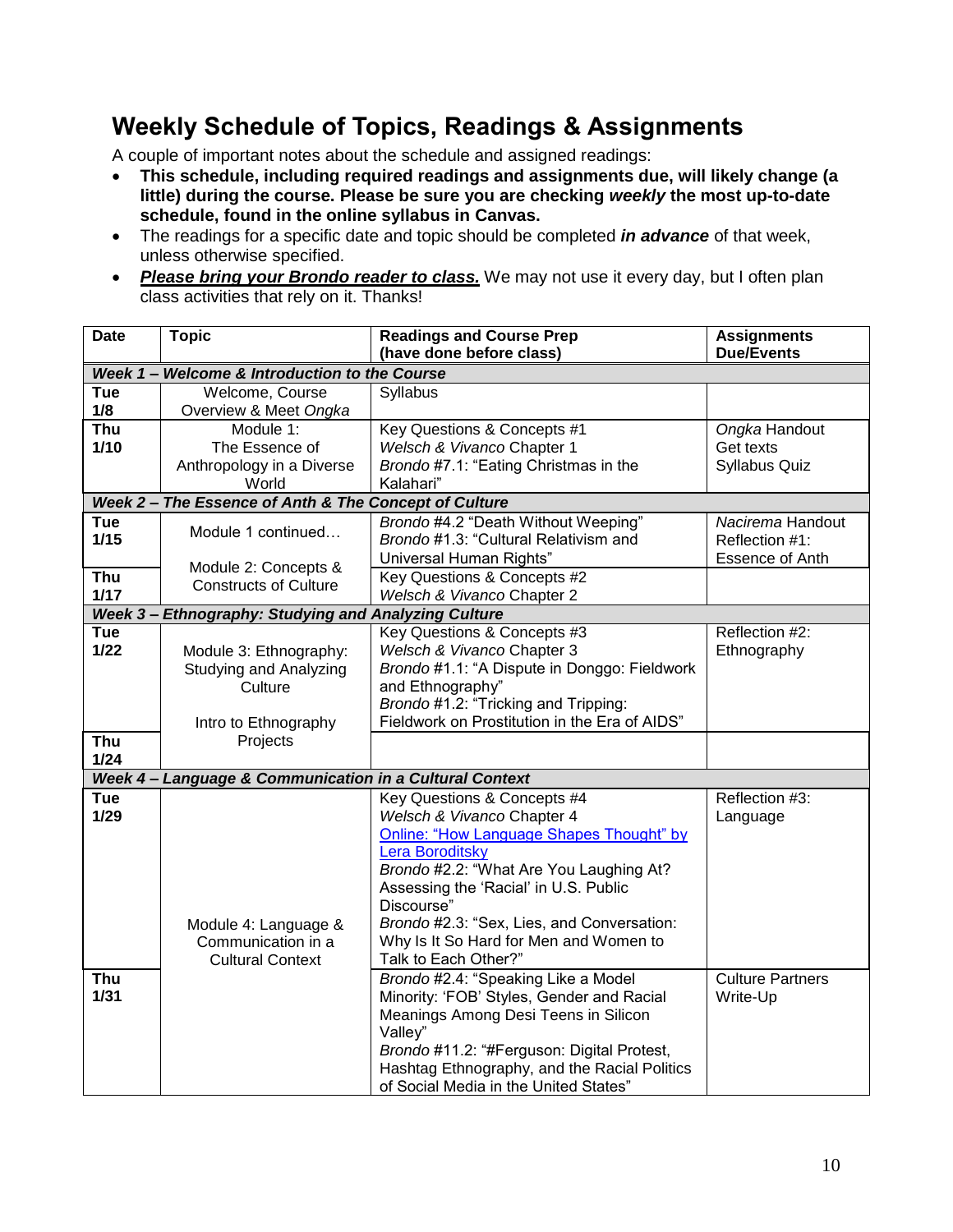| <b>Date</b>       | <b>Topic</b>                                            | <b>Readings and Course Prep</b><br>(have done before class)                      | <b>Assignments</b><br><b>Due/Events</b> |
|-------------------|---------------------------------------------------------|----------------------------------------------------------------------------------|-----------------------------------------|
|                   | Week 5 - Globalization & Culture; and the Mid-Term Exam |                                                                                  |                                         |
| Tue               |                                                         | Key Questions & Concepts #5                                                      | Reflection #4:                          |
| 2/5               |                                                         | Welsch & Vivanco Chapter 5<br>Brondo #9.1: "The Price of Progress"               | Globalization                           |
|                   | Module 5: Globalization,                                | Brondo #9.2: "Being Indigenous in the 21 <sup>st</sup>                           | <b>Ethnography Project</b>              |
|                   | World Systems and Culture                               | Century"                                                                         | Proposal                                |
|                   |                                                         | Brondo #10.2: "Dispelling the Myths:                                             |                                         |
|                   |                                                         | Unaccompanied, Undocumented Minors in                                            |                                         |
|                   |                                                         | U.S. Immigration Custody"                                                        |                                         |
| <b>Thu</b><br>2/7 | <b>Mid-Term Exam</b>                                    | Review Welsch & Vivanco Chapters & Brondo<br><b>Articles</b>                     |                                         |
|                   |                                                         | Bring a pen and a pencil.                                                        |                                         |
|                   |                                                         | Week 6 - Material Aspects of Social Life: Foodways & The Environement            |                                         |
| <b>Tue</b>        |                                                         | Key Questions & Concepts #6                                                      | Reflection #5:                          |
| 2/12              |                                                         | Welsch & Vivanco Chapters 6 & 7                                                  | Foodways                                |
|                   |                                                         | Brondo #7.2: "Real Belizean Food: Building                                       |                                         |
|                   | Module 6: Foodways, the<br>Environment and the          | Local Identity in the Transnational Caribbean"                                   |                                         |
|                   | Intersection of Nature &                                | Brondo #7.5: "American Meat"                                                     |                                         |
| Thu               | Culture                                                 | Brondo #8.1: "Seeing Conservation Through                                        |                                         |
| 2/14              |                                                         | a Global Lens"<br>Brondo #8.3: "If We Didn't Have Water':                        |                                         |
|                   |                                                         | Black Women's Struggle for Urban Land                                            |                                         |
|                   |                                                         | Rights in Brazil"                                                                |                                         |
|                   |                                                         | Week 7 - Foundations of Social Organization: Economics, Politics and Violence    |                                         |
| Tue               |                                                         | Key Questions & Concepts #7                                                      | Reflection #6: Econ                     |
| 2/19              |                                                         | Welsch & Vivanco Chapters 8 & 9                                                  | & Politics                              |
|                   |                                                         | Brondo #6.1: "An Anthropology of Structural                                      |                                         |
|                   | Module 7: Economics,                                    | Violence"                                                                        |                                         |
|                   | <b>Politics and Violence</b>                            | Brondo #8.2: "Negotiating Land and Authority<br>in Central Mozambique"           |                                         |
| Thu               |                                                         | Brondo #10.3: "The Non-National in Jordan:                                       |                                         |
| 2/21              |                                                         | Statelessness as Structural Violence Among                                       |                                         |
|                   |                                                         | Gaza Refugees in Jordan"                                                         |                                         |
|                   |                                                         | Week 8 - Understanding Racial & Ethnic Identity and Social Inequality            |                                         |
| Tue               |                                                         | Key Questions & Concepts #8                                                      | Reflection #7: Race                     |
| 2/26              |                                                         | Welsch & Vivanco Chapter 10                                                      | & Ethnicity                             |
|                   |                                                         | AAA: Statement on Race                                                           |                                         |
|                   |                                                         | http://www.aaanet.org/stmts/racepp.htm<br>Brondo #5.1: "Can White Men Jump?      |                                         |
|                   | Module 8: Race, Ethnicity                               | Ethnicity, Genes, Culture, and Success"                                          |                                         |
|                   | and Class                                               | Brondo #5.2: "Maintaining Whiteness: The                                         |                                         |
|                   |                                                         | Fear of Others and Niceness"                                                     |                                         |
| Thu               |                                                         | Brondo #5.4: "Birthdays, Basketball, and                                         | <b>Ethnography Project</b>              |
| 2/28              |                                                         | Breaking Bread: Negotiating with Class in                                        | Progress Report                         |
|                   |                                                         | Contemporary Black America"                                                      |                                         |
|                   |                                                         | Week 9- The Cultural Construction of Self Identity and Worldview & THANKSGIVING! |                                         |
| Tue<br>3/5        |                                                         | Key Questions & Concepts #9<br>Welsch & Vivanco Chapter 11                       | Reflection #8: Sex &<br>Gender          |
|                   | Module 9: Sex, Gender and                               | Brondo #4.3 "Hijra and Sadhin: Neither Man                                       |                                         |
|                   | Sexuality                                               | nor Woman in India"                                                              |                                         |
|                   |                                                         | Brondo #4.4 "Virginity Testing as a Local                                        |                                         |
|                   |                                                         | Public Health Initiative"                                                        |                                         |